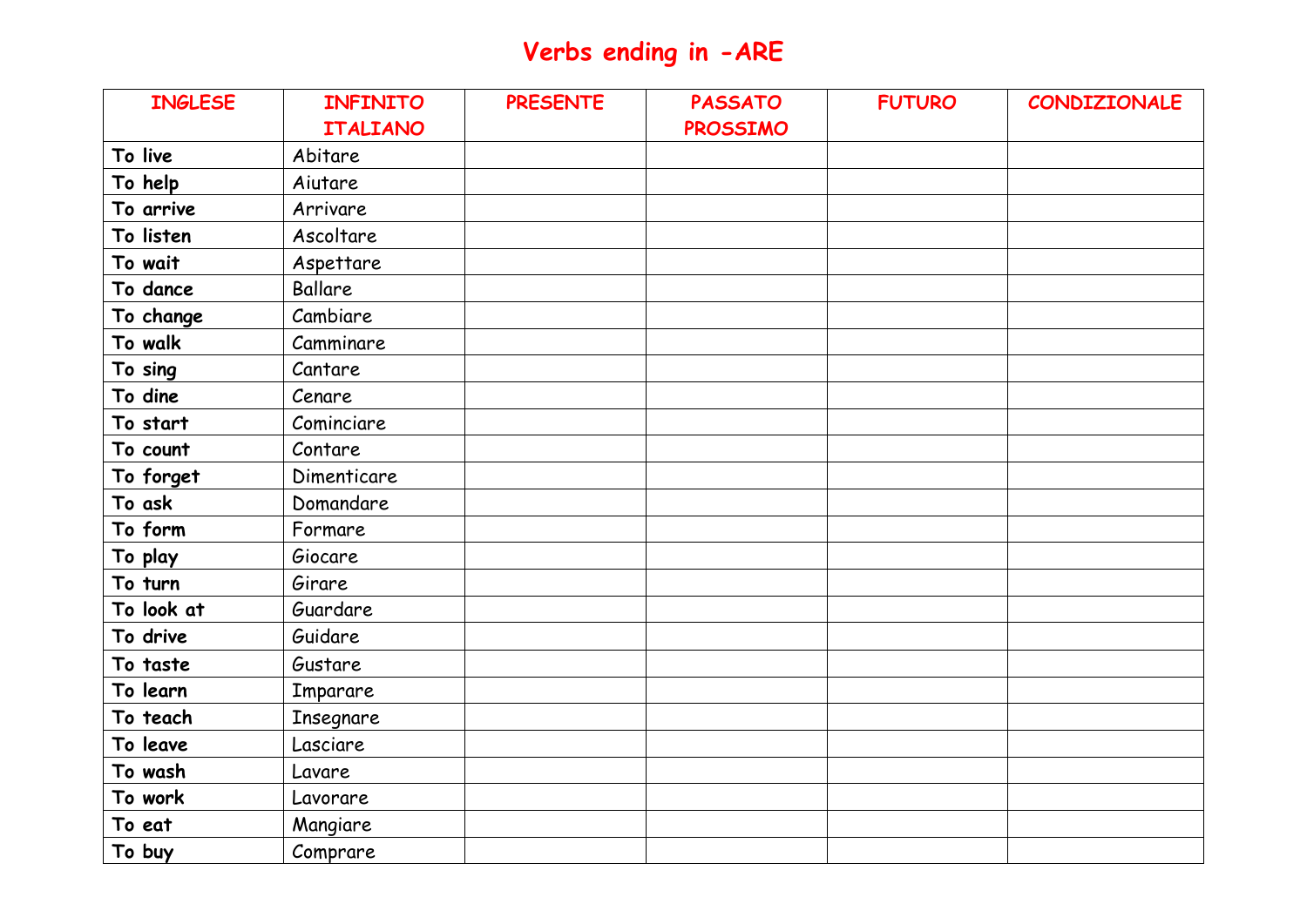## **Regular verbs ending in IRE**

| <b>Inglese</b>       | Infinito         | Presente | Passato | <b>Future</b> | Condizionale |
|----------------------|------------------|----------|---------|---------------|--------------|
| To agree             | Acconsentire     |          |         |               |              |
| To applaude          | Applaudire       |          |         |               |              |
| To open              | Aprire           |          |         |               |              |
| To agree, to consent | Assentire        |          |         |               |              |
| To announce          | Avvertire        |          |         |               |              |
| To boil              | <b>Bollire</b>   |          |         |               |              |
| To result            | Conseguire       |          |         |               |              |
| To agree             | Consentire       |          |         |               |              |
| To convert           | Convertire       |          |         |               |              |
| to cover             | Coprire          |          |         |               |              |
| To enjoy             | <b>Divertire</b> |          |         |               |              |
| To do                | Eseguire         |          |         |               |              |
| To escape            | Fuggire          |          |         |               |              |
| To swallow           | Inghiottire      |          |         |               |              |
| To follow            | <b>Inseguire</b> |          |         |               |              |
| To invest            | <b>Investire</b> |          |         |               |              |
| To lie               | Mentire          |          |         |               |              |
| To offer             | Offrire          |          |         |               |              |
| To leave, to depart  | Partire          |          |         |               |              |
| To follow            | Seguire          |          |         |               |              |
| To hear/feel         | Sentire          |          |         |               |              |
| To serve             | Servire          |          |         |               |              |
| To suffer            | Soffrire         |          |         |               |              |
| To dress             | Vestire          |          |         |               |              |
| To sleep             | Dormire          |          |         |               |              |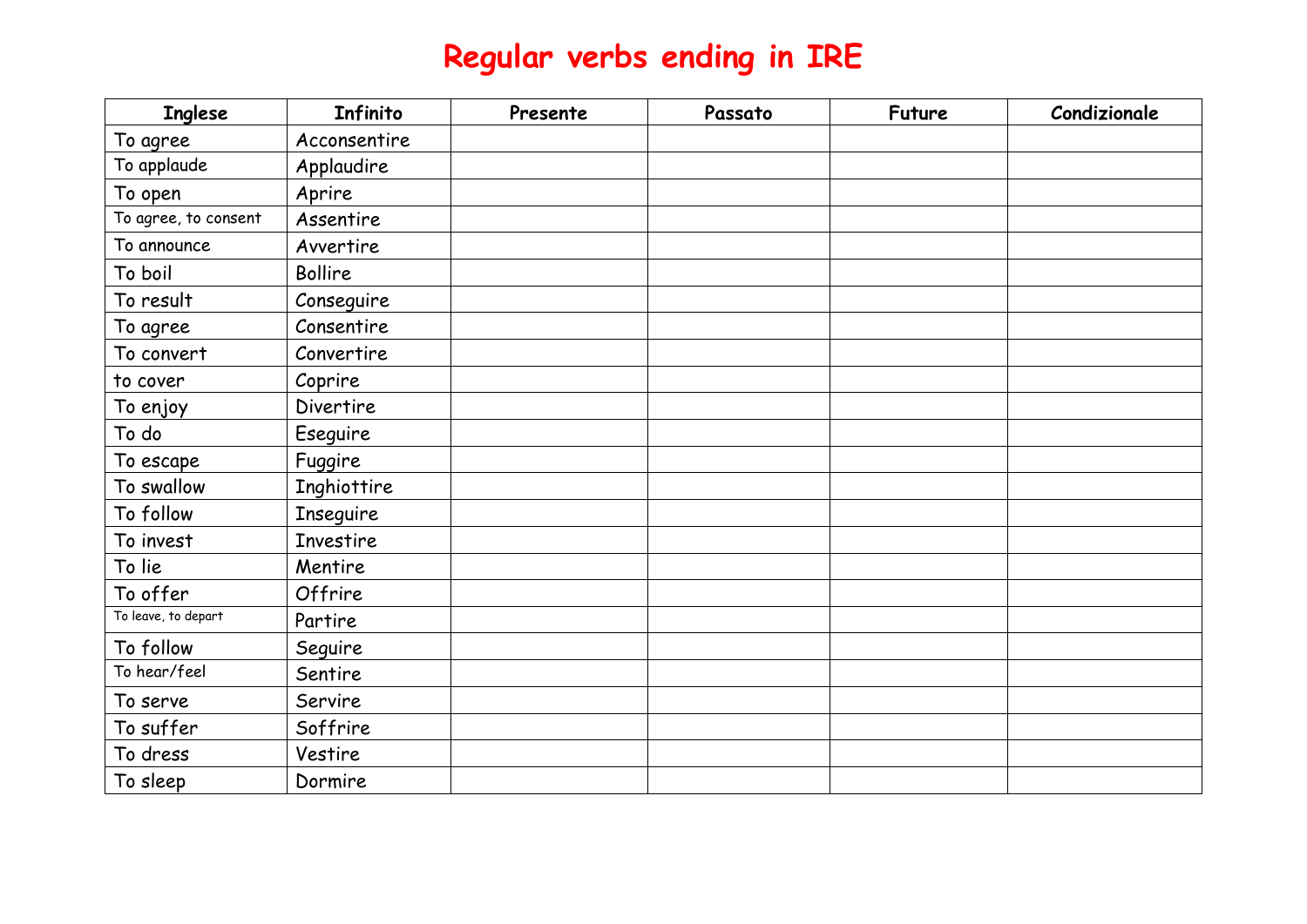## **Irregular verbs ending in IRE , inserting ISC**

| <b>Inglese</b> | Infinito        | Presente | Passato | <b>Future</b> | condizionale |
|----------------|-----------------|----------|---------|---------------|--------------|
| To adhere      | Aderire         |          |         |               |              |
| To attribute   | Attribuire      |          |         |               |              |
| To bless       | <b>Benedire</b> |          |         |               |              |
| To understand  | Capire          |          |         |               |              |
| To hit         | Colpire         |          |         |               |              |
| To build       | Costruire       |          |         |               |              |
| To define      | Definire        |          |         |               |              |
| To digest      | Digerire        |          |         |               |              |
| To lose weight | Dimagrire       |          |         |               |              |
| To exhaust     | Esaurire        |          |         |               |              |
| To exhibit     | Esibire         |          |         |               |              |
| To fail        | Fallire         |          |         |               |              |
| To wound       | Ferire          |          |         |               |              |
| To finish      | Finire          |          |         |               |              |
| To guarantee   | Garantire       |          |         |               |              |
| To manage      | Gestire         |          |         |               |              |
| To heal        | Guarire         |          |         |               |              |
| To go mad      | Impazzire       |          |         |               |              |
| To insert      | <b>Inserire</b> |          |         |               |              |
| To instruct    | Isturire        |          |         |               |              |
| To prefer      | Preferire       |          |         |               |              |
| To clean       | Pulire          |          |         |               |              |
| To punish      | Punire          |          |         |               |              |
| To return      | Restituire      |          |         |               |              |
| To meet        | Riunire         |          |         |               |              |
| To substitute  | Sostituire      |          |         |               |              |
| To send        | Spedire         |          |         |               |              |